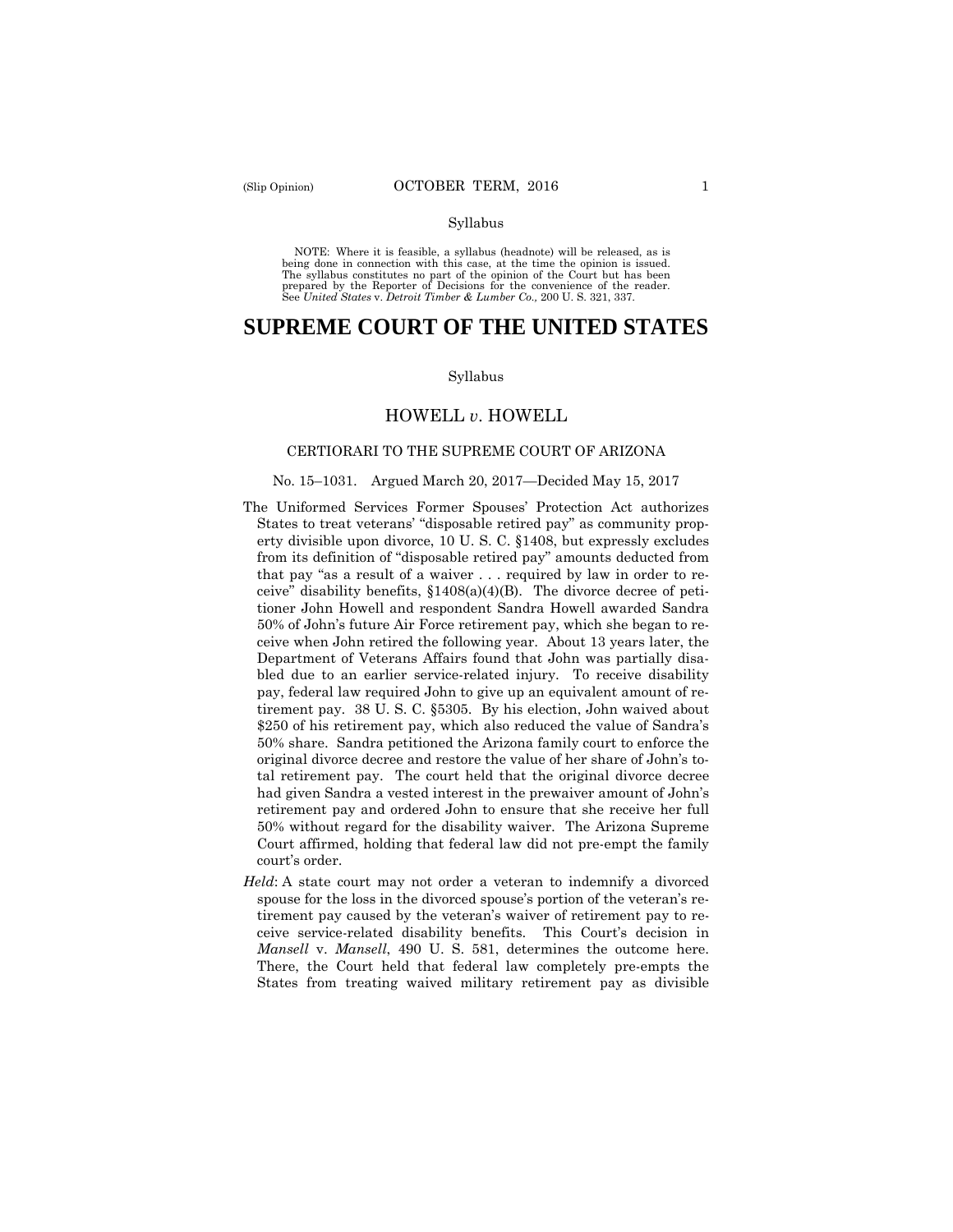#### Syllabus

community property. *Id*., at 594–595. The Arizona Supreme Court attempted to distinguish *Mansell* by emphasizing the fact that the veteran's waiver in that case took place before the divorce proceeding while the waiver here took place several years after the divorce. This temporal difference highlights only that John's military pay at the time it came to Sandra was subject to a future contingency, meaning that the value of Sandra's share of military retirement pay was possibly worth less at the time of the divorce. Nothing in this circumstance makes the Arizona courts' reimbursement award to Sandra any the less an award of the portion of military pay that John waived in order to obtain disability benefits. That the Arizona courts referred to her interest in the waivable portion as having "vested" does not help: State courts cannot "vest" that which they lack the authority to give. Neither can the State avoid *Mansell* by describing the family court order as an order requiring John to "reimburse" or to "indemnify" Sandra, rather than an order dividing property, a semantic difference and nothing more. Regardless of their form, such orders displace the federal rule and stand as an obstacle to the accomplishment and execution of the purposes and objectives of Congress. Family courts remain free to take account of the contingency that some military retirement pay might be waived or take account of reductions in value when calculating or recalculating the need for spousal support. Here, however, the state courts made clear that the original divorce decree divided the whole of John's military pay, and their decisions rested entirely upon the need to restore Sandra's lost portion. Pp. 6–8.

238 Ariz. 407, 361 P. 3d 936, reversed and remanded.

 BREYER, J., delivered the opinion of the Court, in which ROBERTS, C. J., and KENNEDY, GINSBURG, ALITO, SOTOMAYOR, and KAGAN, JJ., in the judgment. GORSUCH, J., took no part in the consideration or decijoined. THOMAS, J., filed an opinion concurring in part and concurring sion of the case.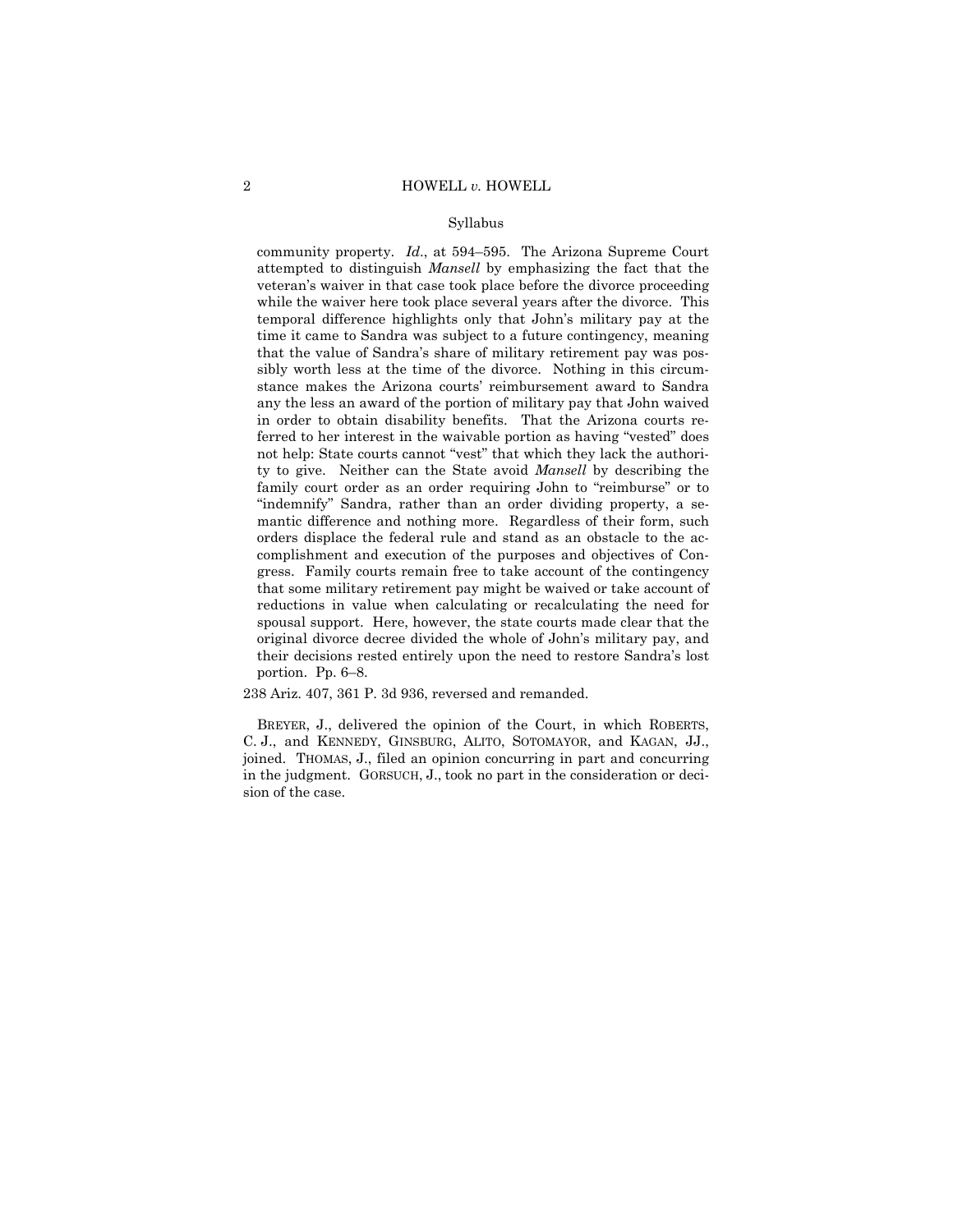preliminary print of the United States Reports. Readers are requested to notify the Reporter of Decisions, Supreme Court of the United States, Wash- ington, D. C. 20543, of any typographical or other formal errors, in order that corrections may be made before the preliminary print goes to press. NOTICE: This opinion is subject to formal revision before publication in the

### $\frac{1}{2}$  ,  $\frac{1}{2}$  ,  $\frac{1}{2}$  ,  $\frac{1}{2}$  ,  $\frac{1}{2}$  ,  $\frac{1}{2}$  ,  $\frac{1}{2}$ **SUPREME COURT OF THE UNITED STATES**

### $\frac{1}{2}$  ,  $\frac{1}{2}$  ,  $\frac{1}{2}$  ,  $\frac{1}{2}$  ,  $\frac{1}{2}$  ,  $\frac{1}{2}$ No. 15–1031

## JOHN HOWELL, PETITIONER *v.* SANDRA HOWELL

# ON WRIT OF CERTIORARI TO THE SUPREME COURT OF ARIZONA

#### [May 15, 2017]

# JUSTICE BREYER delivered the opinion of the Court.

A federal statute provides that a State may treat as community property, and divide at divorce, a military veteran's retirement pay. See 10 U. S. C. §1408(c)(1). The statute, however, exempts from this grant of permission any amount that the Government deducts "as a result of a waiver" that the veteran must make "in order to receive" disability benefits.  $$1408(a)(4)(B)$ . We have held that a State cannot treat as community property, and divide at divorce, this portion (the waived portion) of the veteran's retirement pay. See *Mansell* v. *Mansell*, 490 U. S. 581, 594–595 (1989).

In this case a State treated as community property and awarded to a veteran's spouse upon divorce a portion of the veteran's total retirement pay. Long after the divorce, the veteran waived a share of the retirement pay in order to receive nontaxable disability benefits from the Federal Government instead. Can the State subsequently increase, pro rata, the amount the divorced spouse receives each month from the veteran's retirement pay in order to indemnify the divorced spouse for the loss caused by the veteran's waiver? The question is complicated, but the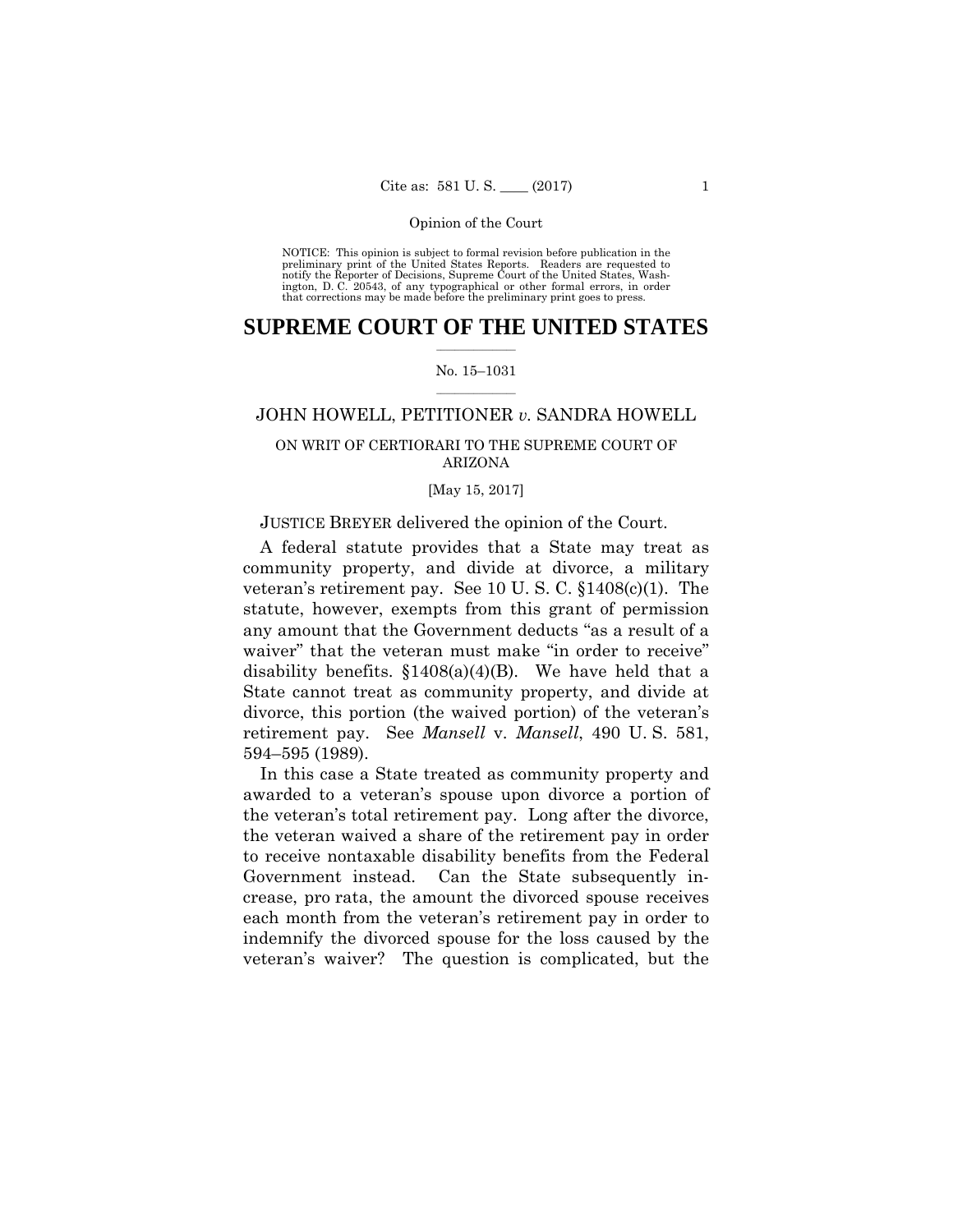answer is not. Our cases and the statute make clear that the answer to the indemnification question is "no."

# I A

The Federal Government has long provided retirement pay to those veterans who have retired from the Armed Forces after serving, *e.g.*, 20 years or more. It also provides disabled members of the Armed Forces with disability benefits. In order to prevent double counting, however, federal law typically insists that, to receive disability benefits, a retired veteran must give up an equivalent amount of retirement pay. And, since retirement pay is taxable while disability benefits are not, the veteran often elects to waive retirement pay in order to receive disability benefits. See 10 U. S. C. §3911 *et seq.* (Army retirement benefits); §6321 *et seq.* (Navy and Marines retirement benefits); §8911 *et seq.* (Air Force retirement benefits); 38 U. S. C. §5305 (requiring a waiver to receive disability benefits); §5301(a)(1) (exempting disability benefits from taxation). See generally *McCarty* v. *McCarty*, 453 U. S. 210, 211–215 (1981) (describing the military's nondisability retirement system).

In 1981 we considered federal military retirement pay alone, *i.e.*, not in the context of pay waived to receive disability benefits. The question was whether a State could consider any of a veteran's retirement pay to be a form of community property, divisible at divorce. The Court concluded that the States could not. See *McCarty*, *supra*. We noted that the relevant legislative history referred to military retirement pay as a "'personal entitlement.'" *Id.,* at 224. We added that other language in the statute as well as its history made "clear that Congress intended that military retired pay 'actually reach the beneficiary.'" *Id.,* at 228. We found a "conflict between the terms of the federal retirement statutes and the [state-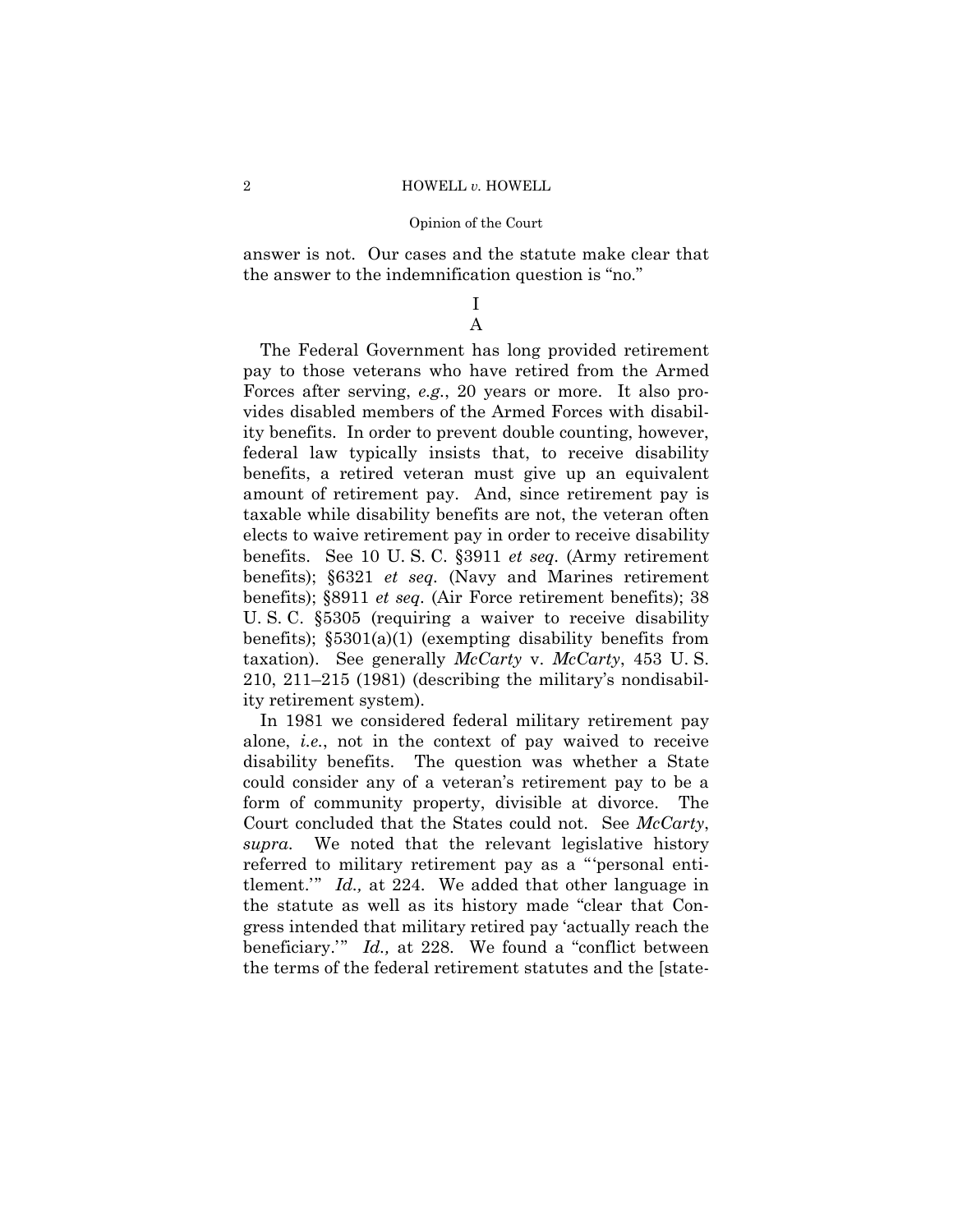conferred] community property right." *Id.,* at 232. And we concluded that the division of military retirement pay by the States threatened to harm clear and substantial federal interests. Hence federal law pre-empted the state law. *Id.,* at 235.

In 1982 Congress responded by passing the Uniformed Services Former Spouses' Protection Act, 10 U. S. C. §1408. Congress wrote that a State may treat veterans' "disposable retired pay" as divisible property, *i.e.*, community property divisible upon divorce. §1408(c)(1). But the new Act expressly excluded from its definition of "disposable retired pay" amounts deducted from that pay "as a result of a waiver . . . required by law in order to receive" disability benefits.  $$1408(a)(4)(B)$ . (A recent amendment to the statute renumbered the waiver provision. It now appears at §1408(a)(4)(A)(ii). See Pub. L. 114–328, §641(a), 130 Stat. 2164.)

In 1989 we interpreted the new federal language in *Mansell*, 490 U. S. 581. Major Gerald E. Mansell and his wife had divorced in California. At the time of the divorce, they entered into a "property settlement which provided, in part, that Major Mansell would pay Mrs. Mansell 50 percent of his total military retirement pay, including that portion of retirement pay waived so that Major Mansell could receive disability benefits." *Id.,* at 586. The divorce decree incorporated this settlement and permitted the division. Major Mansell later moved to modify the decree so that it would omit the portion of the retirement pay that he had waived. The California courts refused to do so. But this Court reversed. It held that federal law forbade California from treating the waived portion as community property divisible at divorce.

Justice Thurgood Marshall, writing for the Court, pointed out that federal law, as construed in *McCarty*, "completely pre-empted the application of state community property law to military retirement pay." 490 U. S., at 588. He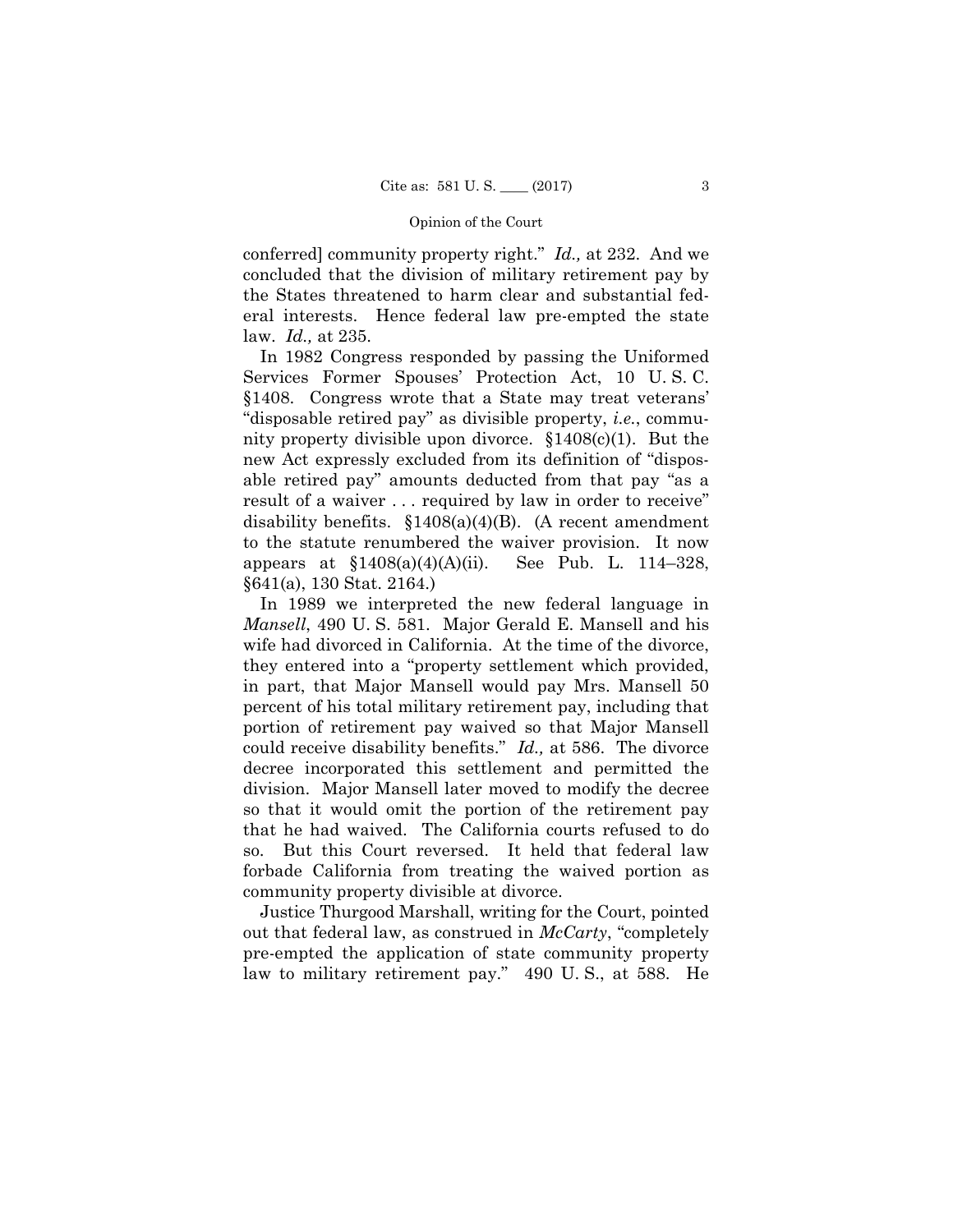#### 4 HOWELL *v.* HOWELL

### Opinion of the Court

 total retired pay as community property." *Id.,* at 589. noted that Congress could "overcome" this pre-emption "by enacting an affirmative grant of authority giving the States the power to treat military retirement pay as community property." *Ibid*. He recognized that Congress, with its new Act, had done that, but only to a limited extent. The Act provided a "precise and limited" grant of the power to divide federal military retirement pay. *Ibid.* It did not "gran[t]" the States "the authority to treat Rather, Congress excluded from its grant of authority the disability-related waived portion of military retirement pay. Hence, in respect to the waived portion of retirement pay, *McCarty*, with its rule of federal pre-emption, still applies. *Ibid.* 

B

John Howell, the petitioner, and Sandra Howell, the respondent, were divorced in 1991, while John was serving in the Air Force. Anticipating John's eventual retirement, the divorce decree treated John's future retirement pay as community property. It awarded Sandra "as her sole and separate property FIFTY PERCENT (50%) of [John's] military retirement when it begins." App. to Pet. for Cert. 41a. It also ordered John to pay child support of \$585 per month and spousal maintenance of \$150 per month until the time of John's retirement.

In 1992 John retired from the Air Force and began to receive military retirement pay, half of which went to Sandra. About 13 years later the Department of Veterans Affairs found that John was 20% disabled due to a servicerelated shoulder injury. John elected to receive disability benefits and consequently had to waive about \$250 per month of the roughly \$1,500 of military retirement pay he shared with Sandra. Doing so reduced the amount of retirement pay that he and Sandra received by about \$125 per month each. *In re Marriage of Howell*, 238 Ariz. 407,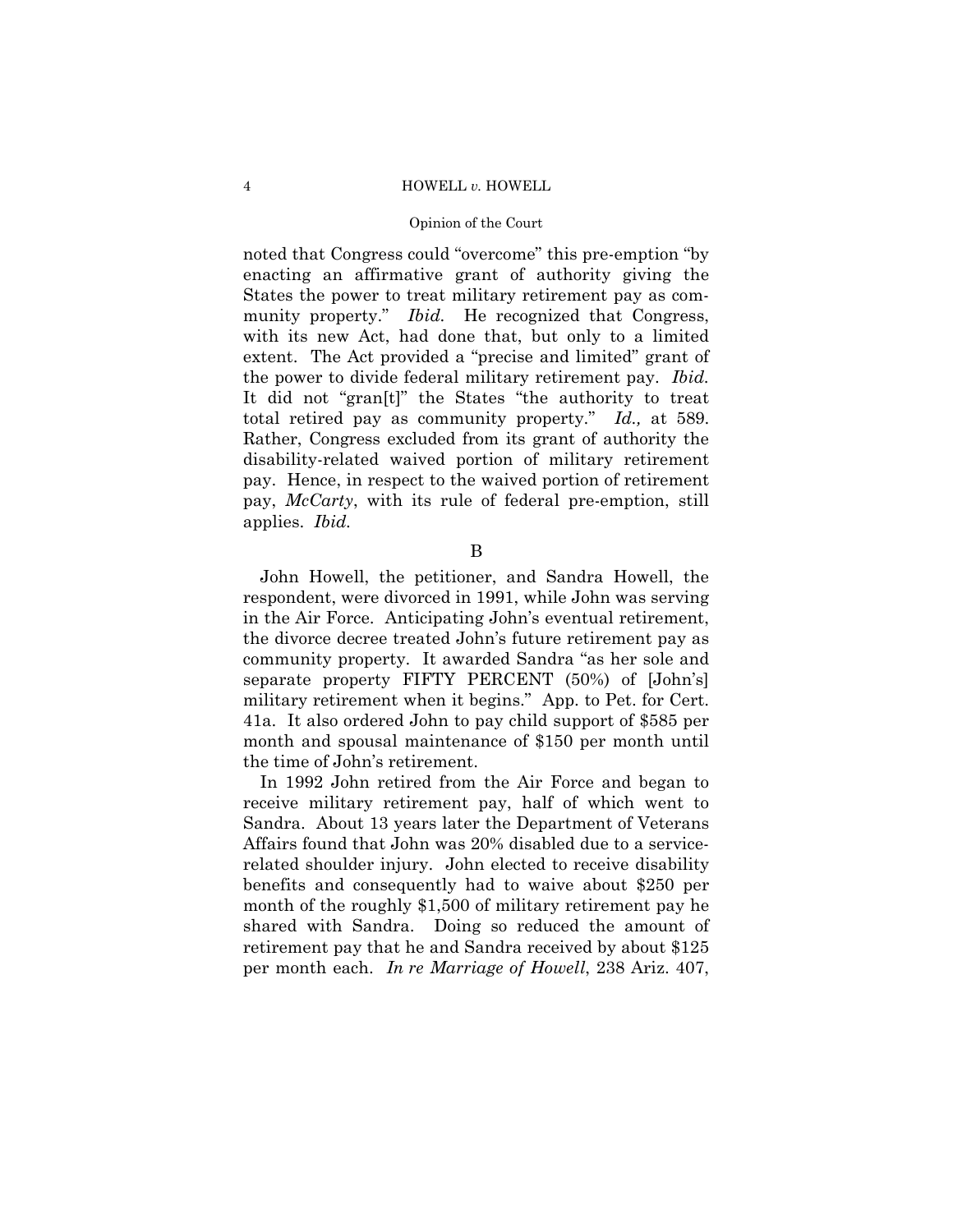408, 361 P. 3d 936, 937 (2015)

Sandra then asked the Arizona family court to enforce the original decree, in effect restoring the value of her share of John's total retirement pay. The court held that the original divorce decree had given Sandra a "vested" interest in the prewaiver amount of that pay, and ordered John to ensure that Sandra "receive her full 50% of the military retirement without regard for the disability." App. to Pet. for Cert. 28a.

The Arizona Supreme Court affirmed the family court's decision. See 238 Ariz. 407, 361 P. 3d 936. It asked whether the family court could "order John to indemnify Sandra for the reduction" of her share of John's military retirement pay. *Id.*, at 409, 361 P. 3d, at 938. It wrote that the family court order did not "divide" John's waived military retirement pay, the order did not require John "to rescind" his waiver, nor did the order "direct him to pay any amount to Sandra from his disability pay." *Id.*, at 410, 361 P. 3d*,* at 939. Rather the family court simply ordered John to "reimburse" Sandra for "reducing . . . her share" of military retirement pay. *Ibid*. The high court concluded that because John had made his waiver after, rather than before, the family court divided his military retirement pay, our decision in *Mansell* did not control the case, and thus federal law did not preempt the family court's reimbursement order. 238 Ariz., at 410, 361 P. 3d, at 939.

Because different state courts have come to different conclusions on the matter, we granted John Howell's petition for certiorari. Compare *Glover* v. *Ranney*, 314 P. 3d 535, 539–540 (Alaska 2013); *Krapf* v. *Krapf*, 439 Mass. 97, 106–107, 786 N. E. 2d 318, 325–326 (2003); and *Johnson* v. *Johnson*, 37 S. W. 3d 892, 897–898 (Tenn. 2001), with *Mallard* v. *Burkhart*, 95 So. 3d 1264, 1269–1272 (Miss. 2012); and *Youngbluth* v. *Youngbluth*, 2010 VT 40, 188 Vt. 53, 62–65, 6 A. 3d 677, 682–685.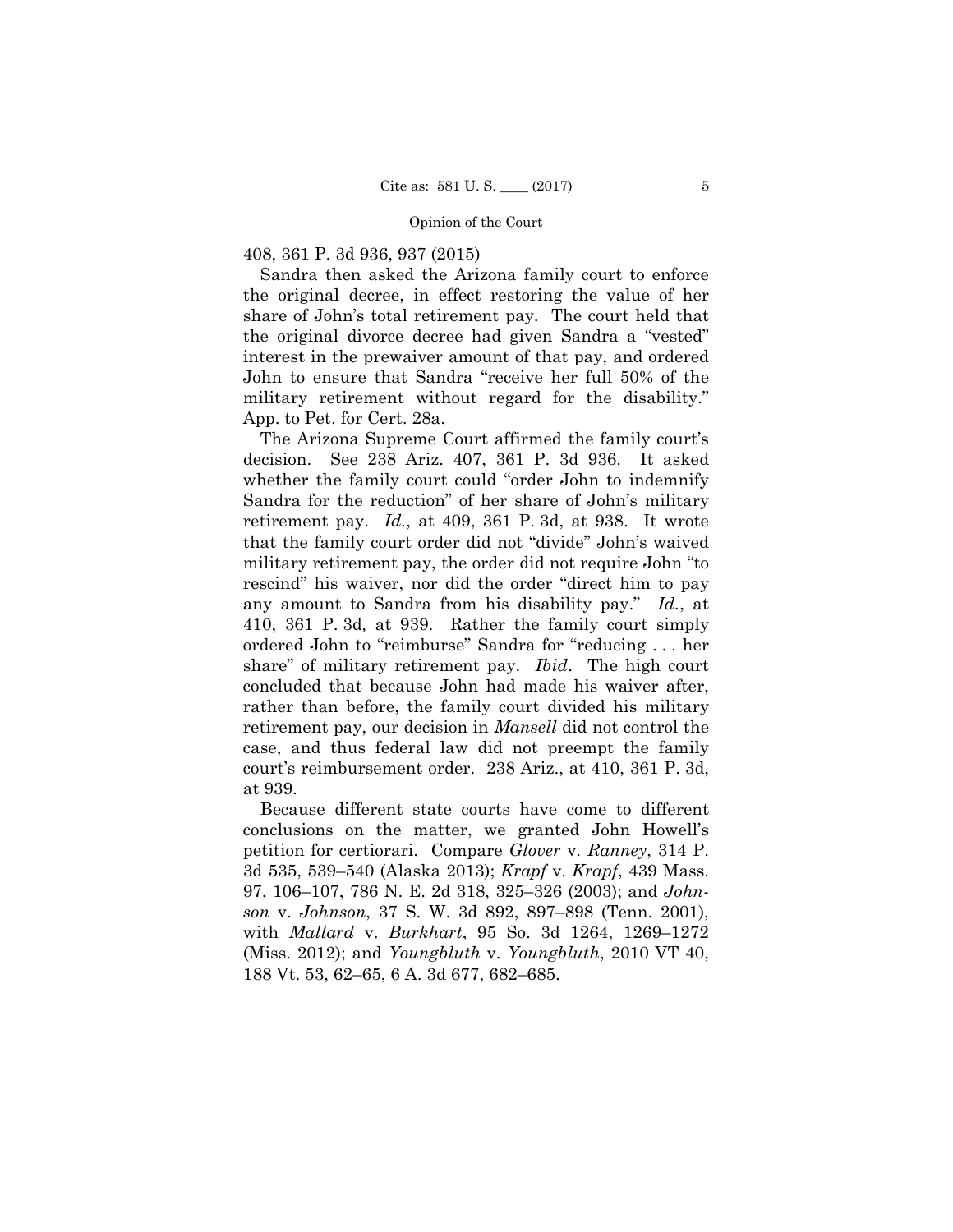### II

This Court's decision in *Mansell* determines the outcome here. In *Mansell*, the Court held that federal law completely pre-empts the States from treating waived military retirement pay as divisible community property. 490 U. S., at 594–595. Yet that which federal law pre-empts is just what the Arizona family court did here. App. to Pet. for Cert. 28a, 35a (finding that the divorce decree gave Sandra a "vested" interest in John's retirement pay and ordering that Sandra receive her share "without regard for the disability").

The Arizona Supreme Court, the respondent, and the Solicitor General try to distinguish *Mansell*. But we do not find their efforts convincing. The Arizona Supreme Court, like several other state courts, emphasized the fact that the veteran's waiver in *Mansell* took place before the divorce proceeding; the waiver here took place several years after the divorce proceedings. See 238 Ariz., at 410, 361 P. 3d, at 939; see also *Abernethy* v. *Fishkin*, 699 So. 2d 235, 240 (Fla. 1997) (noting that a veteran had not yet waived retirement pay at the time of the divorce and permitting indemnification in light of the parties' "intent to maintain level monthly payments pursuant to their property settlement agreement"). Hence here, as the Solicitor General emphasizes, the nonmilitary spouse and the family court were likely to have assumed that a full share of the veteran's retirement pay would remain available after the assets were distributed.

Nonetheless, the temporal difference highlights only that John's military retirement pay at the time it came to Sandra was subject to later reduction (should John exercise a waiver to receive disability benefits to which he is entitled). The state court did not extinguish (and most likely would not have had the legal power to extinguish) that future contingency. The existence of that contingency meant that the value of Sandra's share of military retire-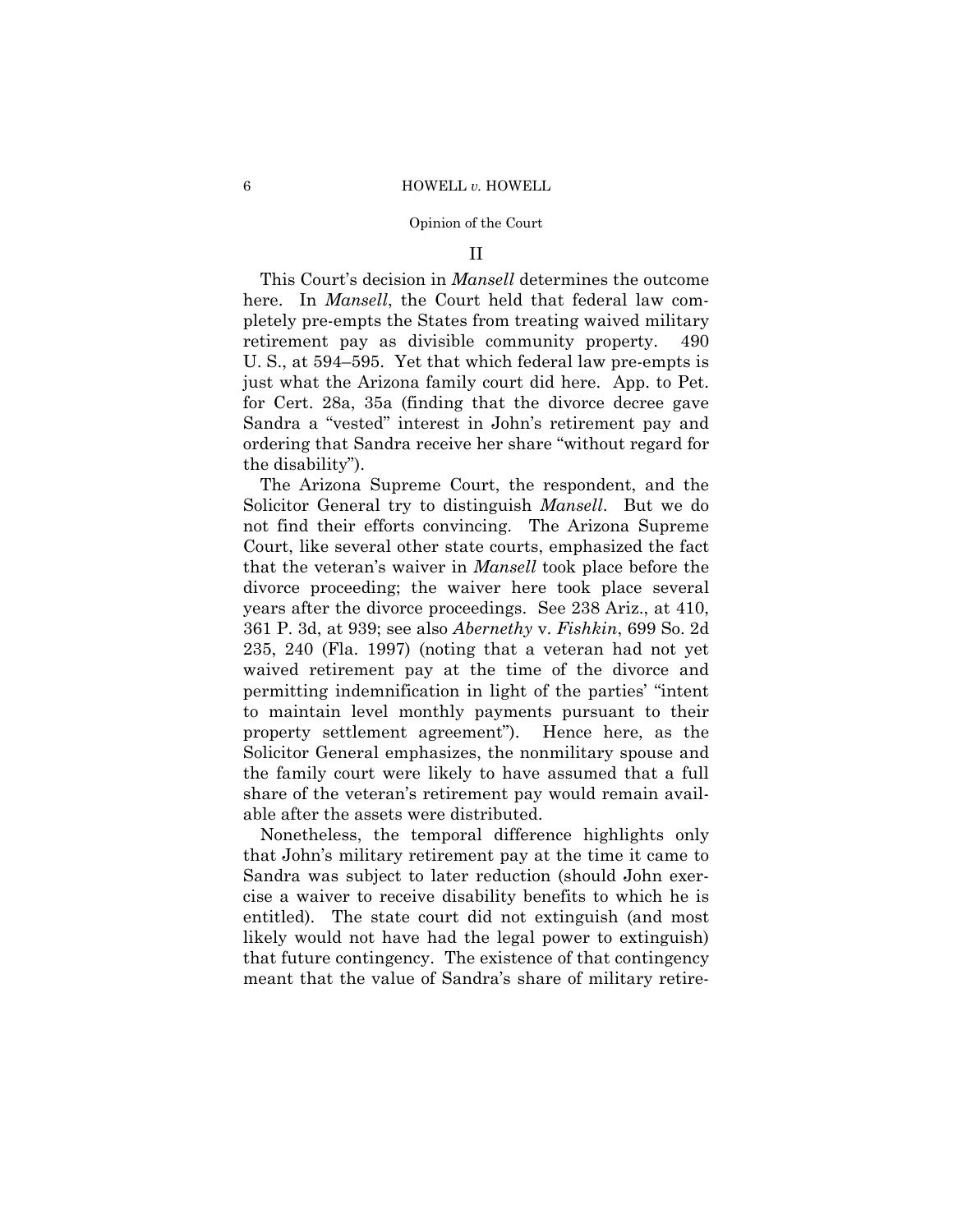ment pay was possibly worth less—perhaps less than Sandra and others thought—at the time of the divorce. So too is an ownership interest in property (say, A's property interest in Blackacre) worth less if it is subject to defeasance or termination upon the occurrence of a later event (say, B's death). See generally Restatement (Third) of Property §24.3 (2010) (describing property interests that are defeasible); *id.*, §25.3, and Comment *a* (describing contingent future interests subject to divestment).

We see nothing in this circumstance that makes the reimbursement award to Sandra any the less an award of the portion of military retirement pay that John waived in order to obtain disability benefits. And that is the portion that Congress omitted from the Act's definition of "disposable retired pay," namely, the portion that federal law prohibits state courts from awarding to a divorced veteran's former spouse. *Mansell*, *supra*, at 589. That the Arizona courts referred to Sandra's interest in the waivable portion as having "vested" does not help. State courts cannot "vest" that which (under governing federal law) they lack the authority to give. Cf. 38 U. S. C.  $\S 5301(a)(1)$  (providing that disability benefits are generally nonassignable). Accordingly, while the divorce decree might be said to "vest" Sandra with an immediate right to half of John's military retirement pay, that interest is, at most, contingent, depending for its amount on a subsequent condition: John's possible waiver of that pay.

Neither can the State avoid *Mansell* by describing the family court order as an order requiring John to "reimburse" or to "indemnify" Sandra, rather than an order that divides property. The difference is semantic and nothing more. The principal reason the state courts have given for ordering reimbursement or indemnification is that they wish to restore the amount previously awarded as community property, *i.e.*, to restore that portion of retirement pay lost due to the postdivorce waiver. And we note that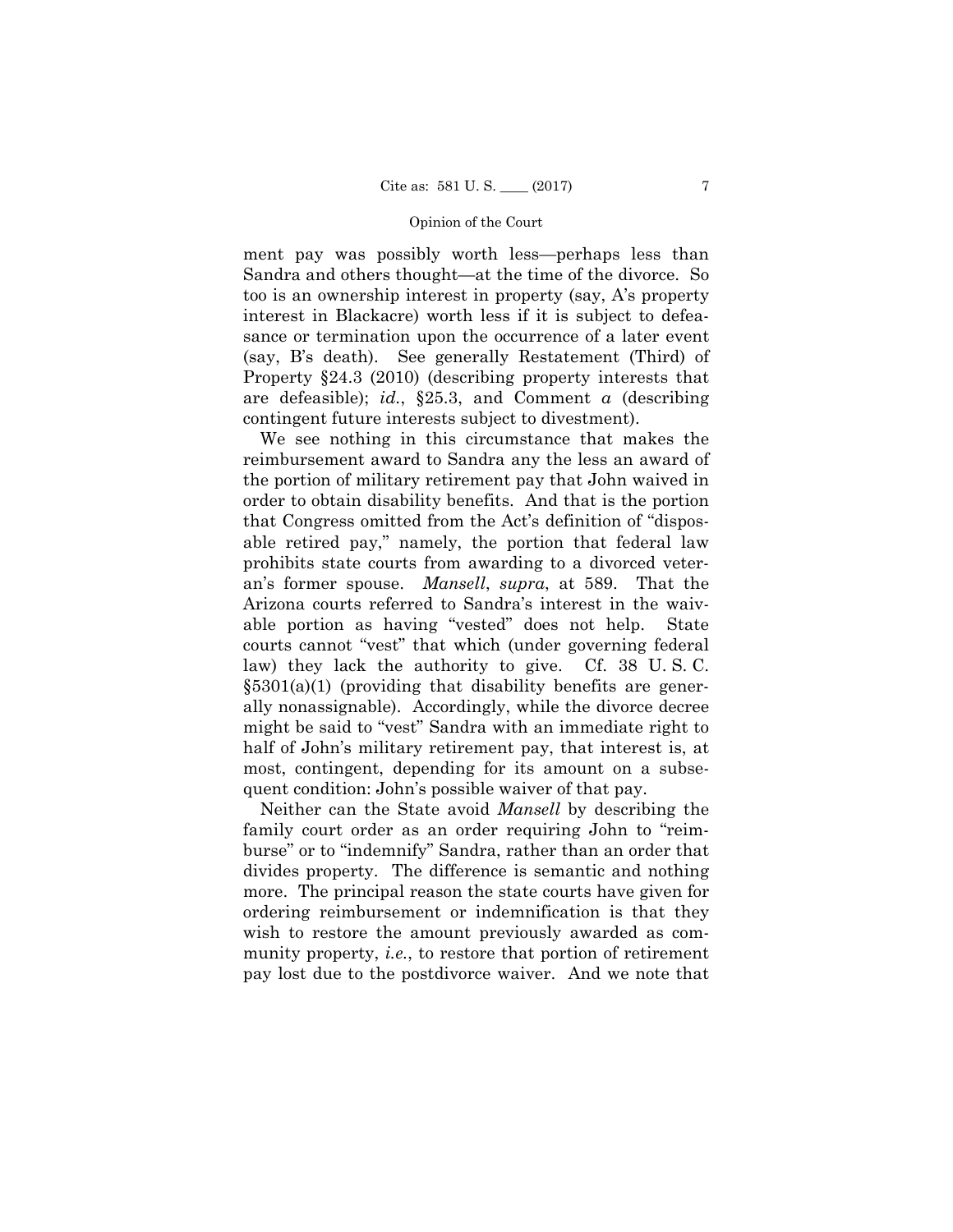#### 8 HOWELL *v.* HOWELL

### Opinion of the Court

here, the amount of indemnification mirrors the waived retirement pay, dollar for dollar. Regardless of their form, such reimbursement and indemnification orders displace the federal rule and stand as an obstacle to the accomplishment and execution of the purposes and objectives of Congress. All such orders are thus pre-empted.

The basic reasons *McCarty* gave for believing that Congress intended to exempt military retirement pay from state community property laws apply *a fortiori* to disability pay. See 453 U. S., at 232–235 (describing the federal interests in attracting and retaining military personnel). And those reasons apply with equal force to a veteran's postdivorce waiver to receive disability benefits to which he or she has become entitled.

We recognize, as we recognized in *Mansell*, the hardship that congressional pre-emption can sometimes work on divorcing spouses. See 490 U. S., at 594. But we note that a family court, when it first determines the value of a family's assets, remains free to take account of the contingency that some military retirement pay might be waived, or, as the petitioner himself recognizes, take account of reductions in value when it calculates or recalculates the need for spousal support. See *Rose* v. *Rose*, 481 U. S. 619, 630–634, and n. 6 (1987); 10 U. S. C. §1408(e)(6).

We need not and do not decide these matters, for here the state courts made clear that the original divorce decree divided the whole of John's military retirement pay, and their decisions rested entirely upon the need to restore Sandra's lost portion. Consequently, the determination of the Supreme Court of Arizona must be reversed. See *Mansell*, *supra*, at 594.

## III

The judgment of the Supreme Court of Arizona is reversed, and the case is remanded for further proceedings not inconsistent with this opinion.

*It is so ordered.*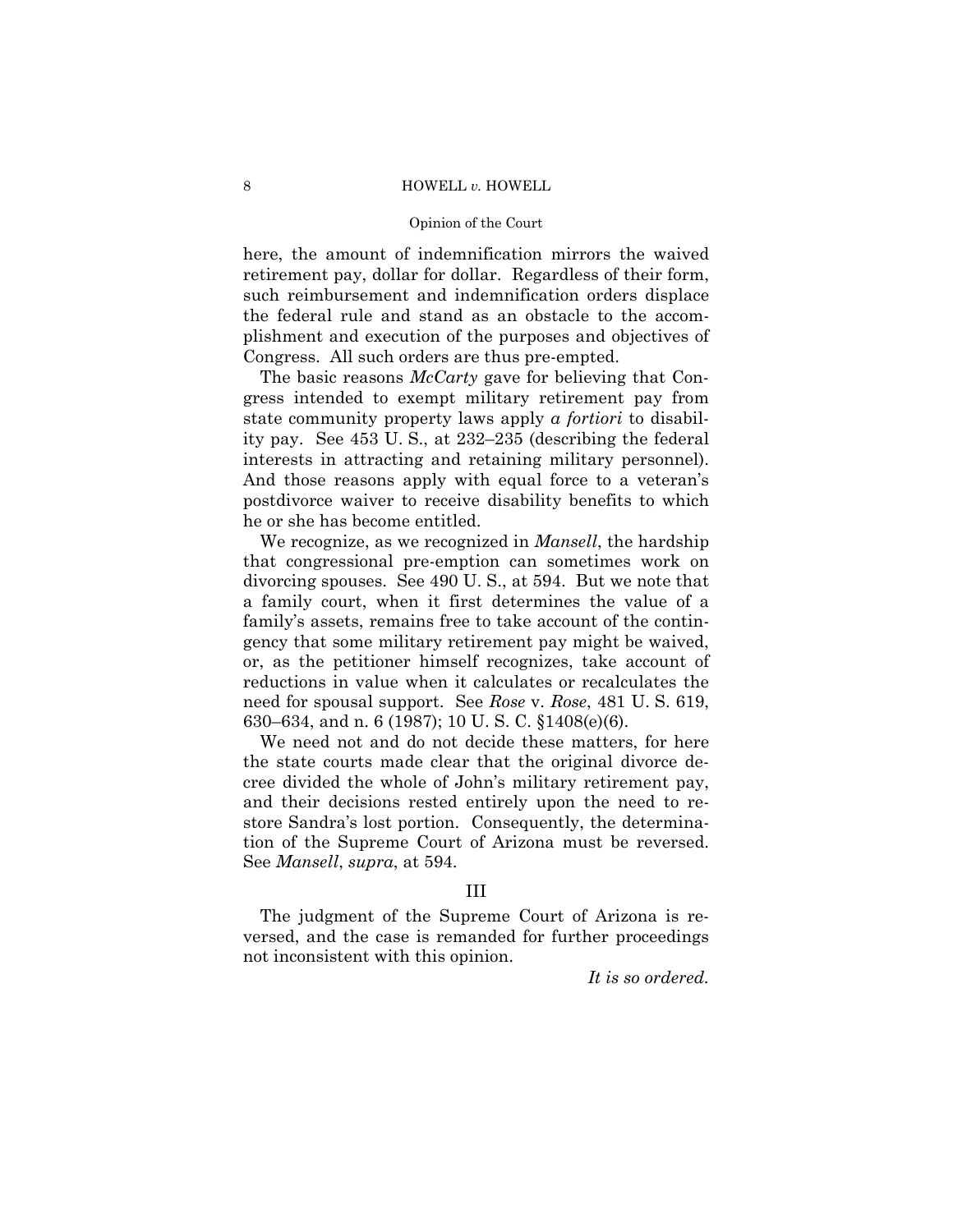JUSTICE GORSUCH took no part in the consideration or decision of this case.